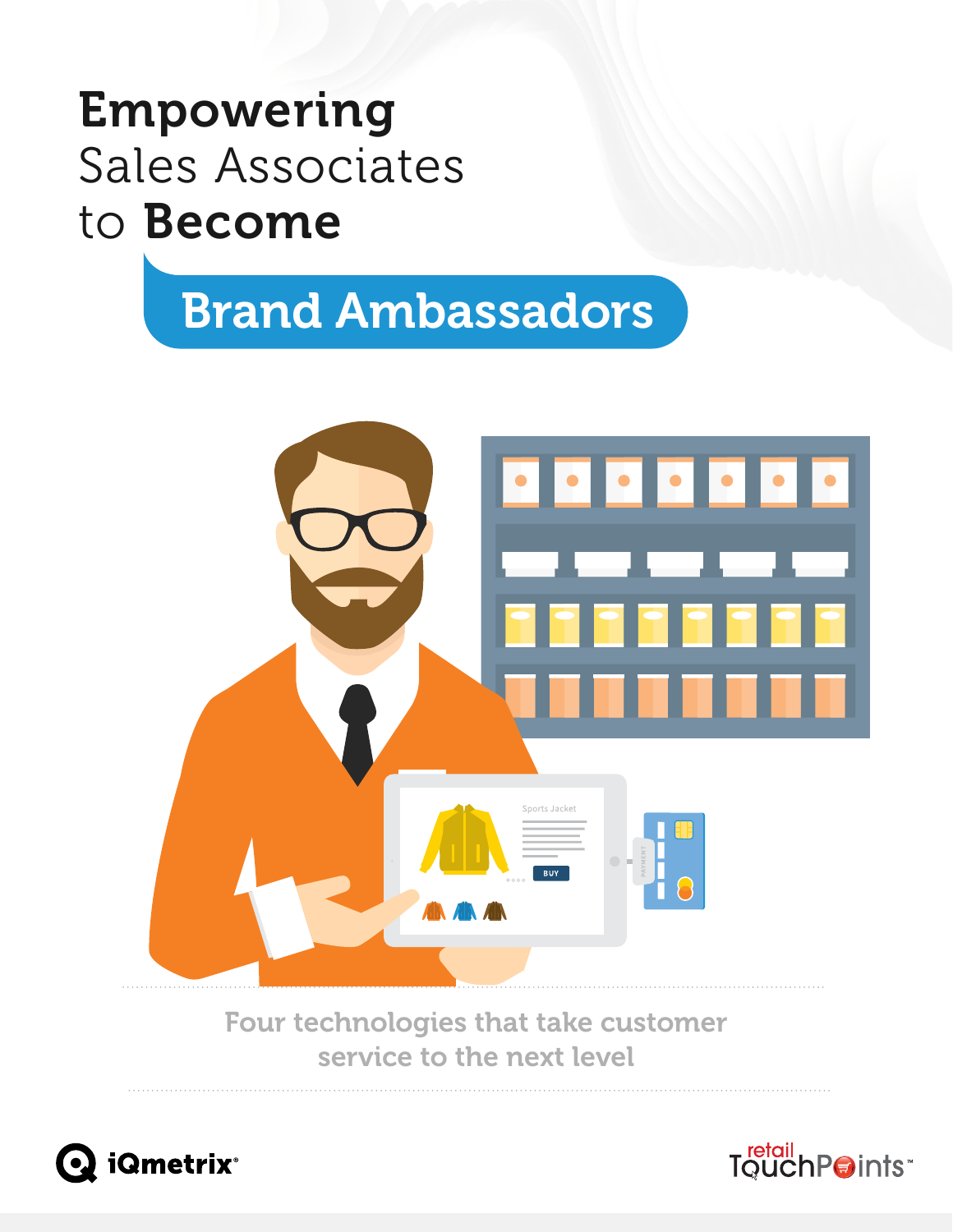## Table of Contents

- **[3](#page-2-0)** [Introduction](#page-2-0)
- 4 [Mobile POS: Removing Barriers to Transaction Completion](#page-3-0)
- [Success Story: Starbucks](#page-4-0) [5](#page-4-0)
- [Interactive Retail Technology: Importing the Best of Digital](#page-5-0)  [Commerce into the Brick-and-Mortar Store](#page-5-0) [6](#page-5-0)
- [Success Story: Burberry](#page-6-0) [7](#page-6-0)
- [Endless Aisle Solutions: Saving the Sale and Turning](#page-7-0)  [Associates into Helpful Heroes](#page-7-0) [8](#page-7-0)
- [Success Story: Apparel Retailer](#page-8-0) [9](#page-8-0)
- [Mobile Apps and Promotions: Making In-Store Interactions](#page-9-0)  [More Personalized and Relevant](#page-9-0) [10](#page-9-0)
- [Success Story: Sephora](#page-10-0) [11](#page-10-0)
- [Conclusion](#page-11-0) [12](#page-11-0)
- 13 [About iQmetrix](#page-12-0)
- 13 [About Retail TouchPoints](#page-12-0)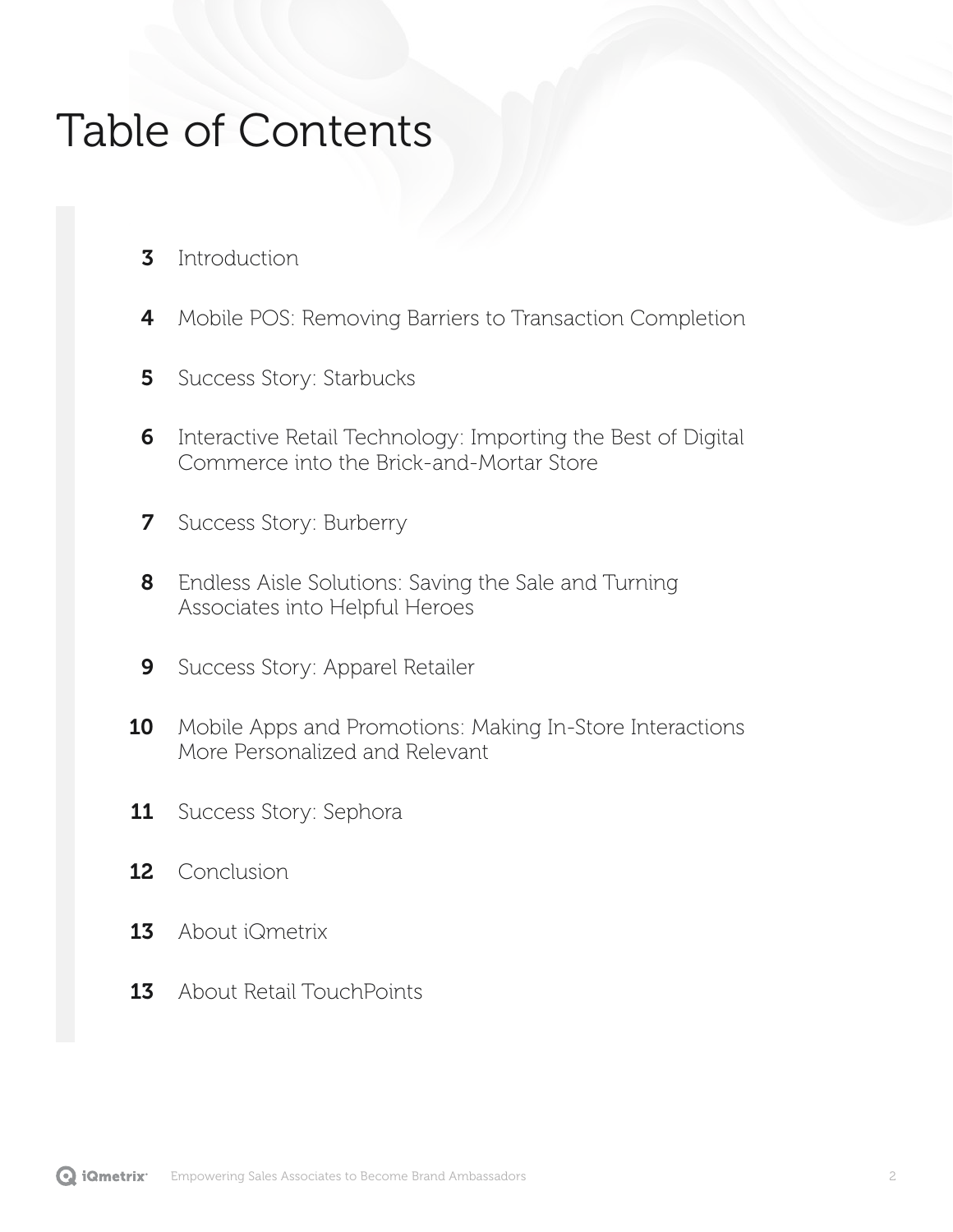## <span id="page-2-0"></span>Introduction

It is no overstatement to say that consumer shopping behavior has been radically transformed by technology — in particular the mobile devices that put a world of product, price and promotional information into customers' hands. All too often, customers enter the brick-and-mortar store armed with far more information than the retailer's own employees.

The truth is, associates still play vital roles in streamlining and enhancing that shopping journey, particularly when they leverage technology that provides them with deep data about products, real-time inventory levels and shoppers. Retailers making these types of investments can elevate their associates to the

role of **brand ambassador**  $-$  someone who can make every customer interaction a positive part of today's non-linear, omnichannel paths to purchase.

Case in point: 85% of consumers prefer to shop at physical stores, and 90% were more likely to buy when helped by a knowledgeable associate, according to the TimeTrade *State of Retail 2015* survey of 1,029 consumers.

The bottom line is that technology, rather than displacing sales associates, can (and should) be used to make them even more effective. This white paper will examine four key technology strategies for reinvigorating the store experience:



85% of consumers prefer to shop at physical stores, and 90% are more likely to buy when helped by a knowledgeable associate.

- *State of Retail 2015,* TimeTrade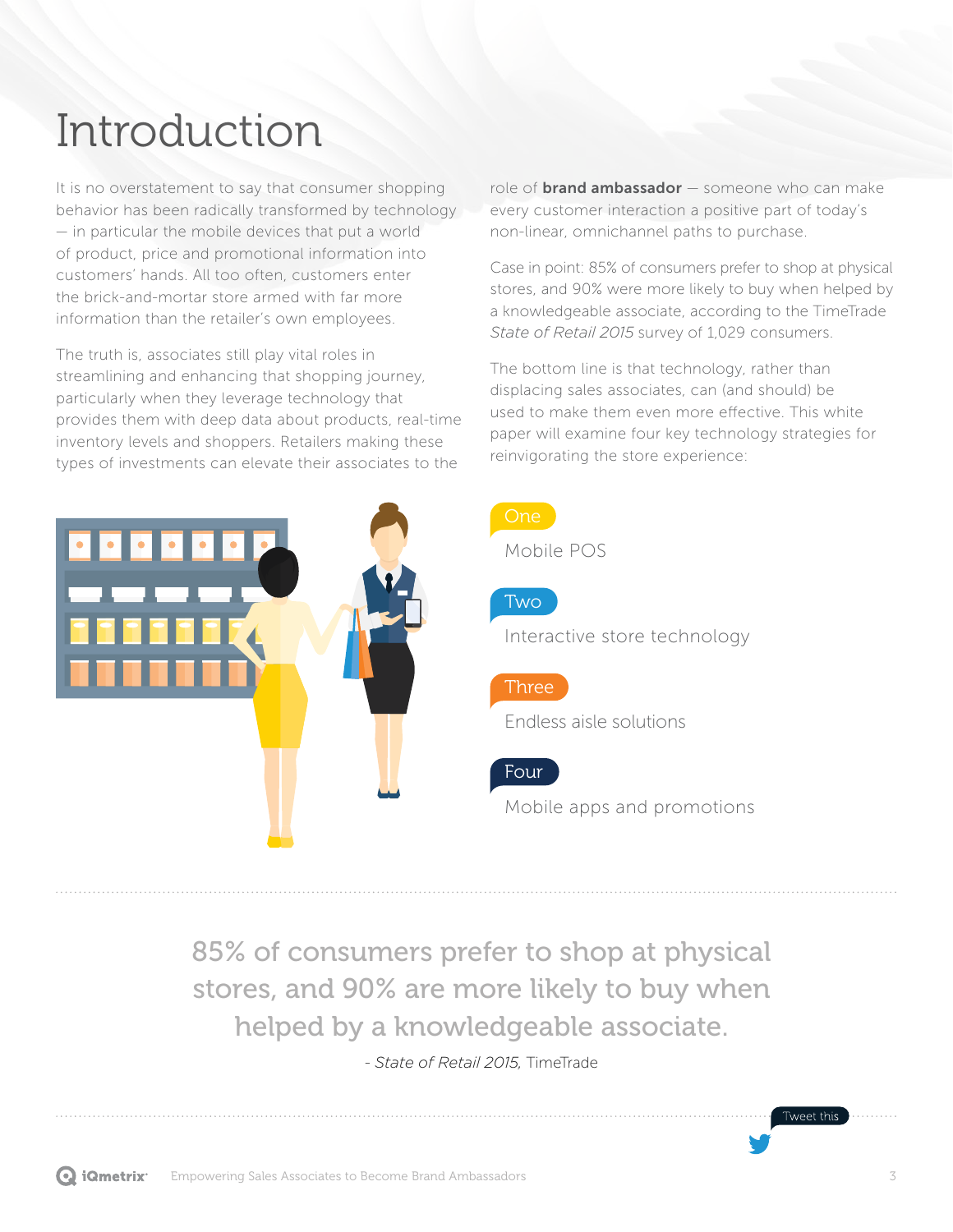#### <span id="page-3-0"></span>One

## **Mobile POS: Removing Barriers to** Transaction Completion

Given that the brick-and-mortar store is where the vast majority of *actual* purchases take place (even if the shopping journey began elsewhere), it is critical that retailers make transaction processes as streamlined as possible. This requirement provides a major motivator for retailers' investment in mobile point-of-sale (POS) technologies, which have made inroads in many retail verticals. At **Moosejaw** stores, 70% of all transactions are now completed via mobile POS, according to a February 23, 2015 *Retail TouchPoints* article. Other retailers that have implemented mobile POS are industry leaders such as Urban Outfitters, Home Depot, Starbucks and Nordstrom.

Mobile POS adoption is still on the upswing. Employees of 42.1% of retail companies already use smartphones or tablets in place of cash registers, with another 22.8% planning to use the devices for this purpose in the future, according to the *Retail Customer Experience Retail Future Trends 2015* report.



42% of retailers already use smartphones or tablets in place of traditional point of sale systems, and another 23% plan to use the devices in the future.

- *Retail Future Trends 2015,* Retail Customer Experience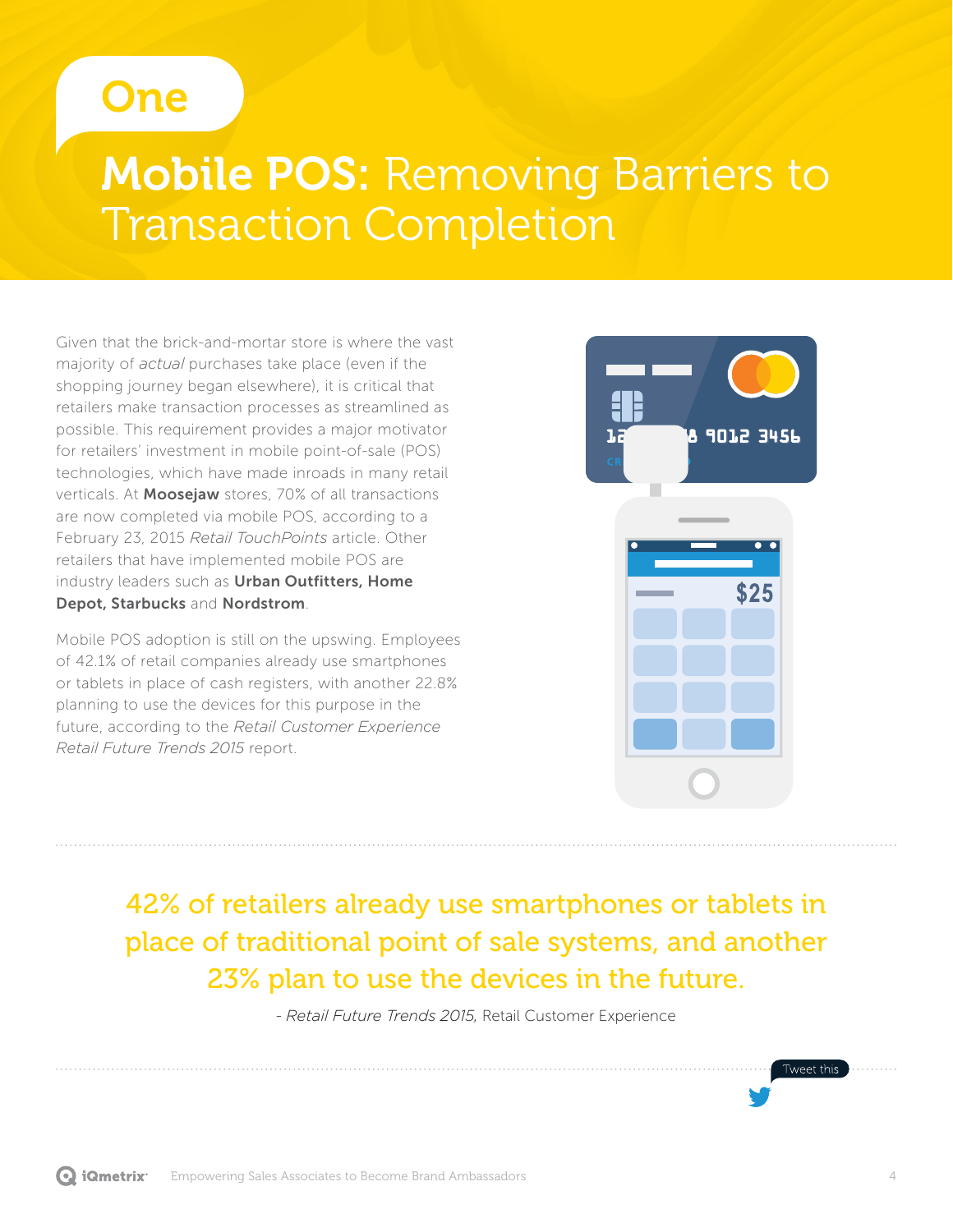<span id="page-4-0"></span>However, to make mobile POS a true partner in associates' transformation to brand ambassadors, the technology needs to do more than simply ring up transactions. Today's consumers seek unprecedented levels of flexibility in purchase, payment and delivery options. A mobile POS deployment should easily be able to handle the completion of a buy online/pickup instore transaction, along with setting up buy in-store/ship anywhere transactions. Product returns and exchanges should likewise be part of the mobile POS repertoire.

Including this full range of POS functions on mobile devices allows the store associate to handle all elements of the customer's visit. When associates can stay by the customer's side, a product return becomes a golden opportunity for additional sales. Customers will appreciate the convenience of "onestop shopping," and their impression of the retailer as an organization that introduces helpful technology will boost both customer service perceptions and longterm loyalty.

#### **Success Story: Starbucks**

The coffee giant recently announced it was bringing its Mobile Order & Pay initiative east to four busy, small-footprint New York City locations after a successful rollout in 600-plus Pacific Northwest stores. A Starbucks employee greets guests at the door and enters orders into a mobile device. Starbucks believes staffing mobile POS positions will better manage wait times and maximize efficiency for customers and employees.<sup>1</sup>



<sup>1</sup> *Mobile Commerce Daily,* May 4, 2015

#### By arming staff with mobile POS devices, Starbucks can better manage wait times for its customers.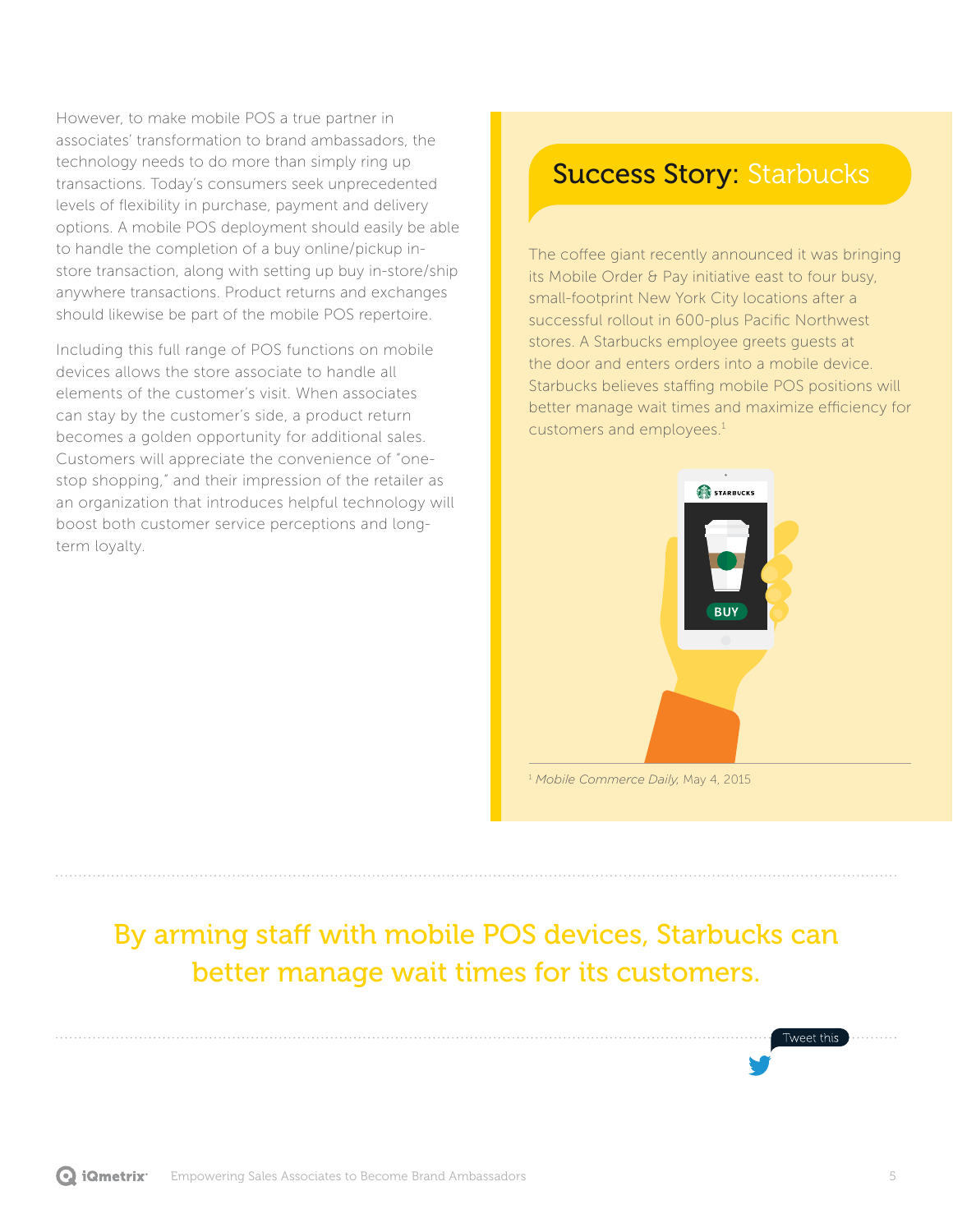### <span id="page-5-0"></span>**Two**

## Interactive Retail Technology: Importing the Best of Digital Commerce into the Brick-and-Mortar Store

In-store technology such as digital signage, interactive touchscreens and kiosks bring many of the advantages of online shopping into the brick-and-mortar environment. Access to detailed product information, ratings, customer reviews and rich audio/video content complement the ability to see and touch the actual product.

While many of these technologies are designed to operate in self-service modes, retailers can improve their ROI by deploying solutions that organically incorporate associates' involvement. Employees can help shoppers who may be unfamiliar with, or even uncomfortable with, new technologies. They can point out hidden functions, answer customers' questions and learn more about a problem the customer is seeking to solve — not just what product he or she might want to buy. This deeper level of human understanding is at the heart of the transition to brand ambassador.

Shelf-mounted touchscreens, for example, allow associates to stand side-by-side with customers, showing them multiple product options, accessories and frequently purchased add-ons. Such solutions amplify cross-sell and upsell opportunities in major categories and lower shelf-space requirements for physical merchandise. For data-intensive categories such as consumer electronics, associates can dig deep into technical data without having to memorize the specs on every product in the store. Here, technology can move associates more fully into the role of "trusted advisor/expert."

Using store technology to build up associates' credibility has two positive impacts. First, it addresses the information asymmetry that puts associates at a "data disadvantage" compared to mobile-equipped consumers. Second, it can pay long-term dividends that go beyond closing an individual sale. If shoppers

"If retailers can get product information right — and present it in more interesting ways than a printed shelf label — they have a better chance of getting shoppers off the couch, into their stores and buying from them."

> - Brian Kilcourse and Steve Rowen, *Commerce Convergence: Closing the Gap Between Online and In-Store,* Retail Systems Research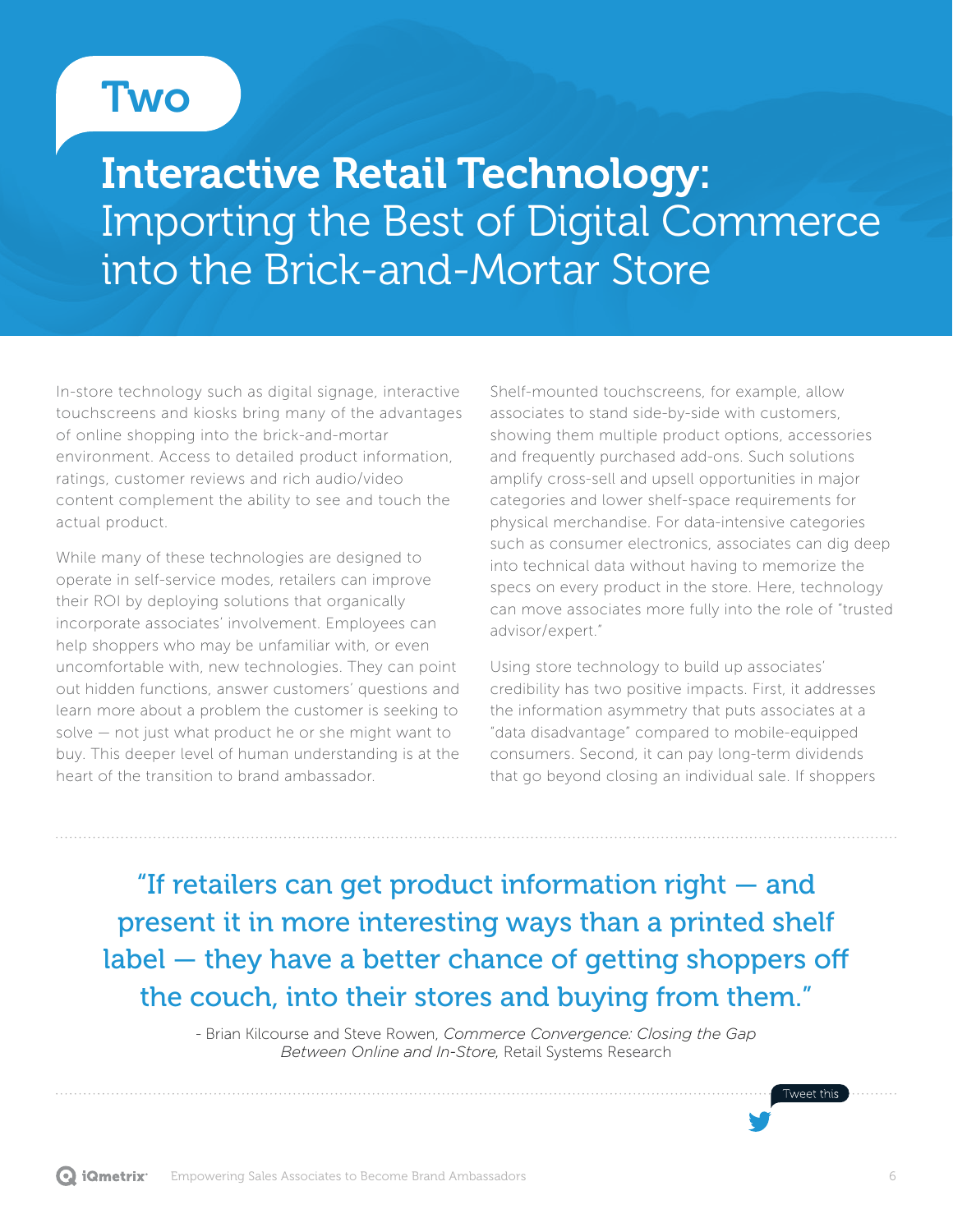<span id="page-6-0"></span>perceive that they will receive useful, solid advice from a knowledgeable person in the store, they may curtail pre-store online research (or skip it altogether) for their next purchase, which provides fewer opportunities for competitors to tempt consumers with online offerings.

These types of in-store technology solutions make sense for a wide range of retailers. "The largest retailers see the most chance to differentiate via richer product detail information in stores," wrote RSR's Brian Kilcourse and Steve Rowen in the June 2015 report *Commerce Convergence: Closing the Gap Between Online and In-Store*. "Larger chains, larger number of SKUs [equals] more opportunities for missed, incomplete or incorrect information between manufacturer and seller. And with consumers as informed as they've become, large retailers know this simply isn't acceptable anymore. If they can get product information right — and present it in more interesting ways than a printed shelf label — they have a better chance of getting shoppers off the couch, into their stores and buying from them, specifically."

#### Success Story: Burberry

Burberry's flagship store on London's Regent Street integrates a range of technologies providing customers with a seamless shopping experience. Upon entering the store, customers see full-length screens with audio-visual content, live streaming hubs, and mirrors that allow them to explore products that they see models wearing on-screen. When a customer approaches an article of clothing, RFID tags attached to these items activate and display information about the item. Customers can also place products on RFIDequipped platforms and see how those products look on them through projected images.<sup>2</sup>



1 A.T. Kearney, On Solid Ground: Brick-and-Mortar is the Foundation of Omnichannel Retailing, July 2014

Customers can access multiple technologies, including RFID-equipped platforms that display product information on full-length screens, to enhance the shopping experience while visiting Burberry's flagship store.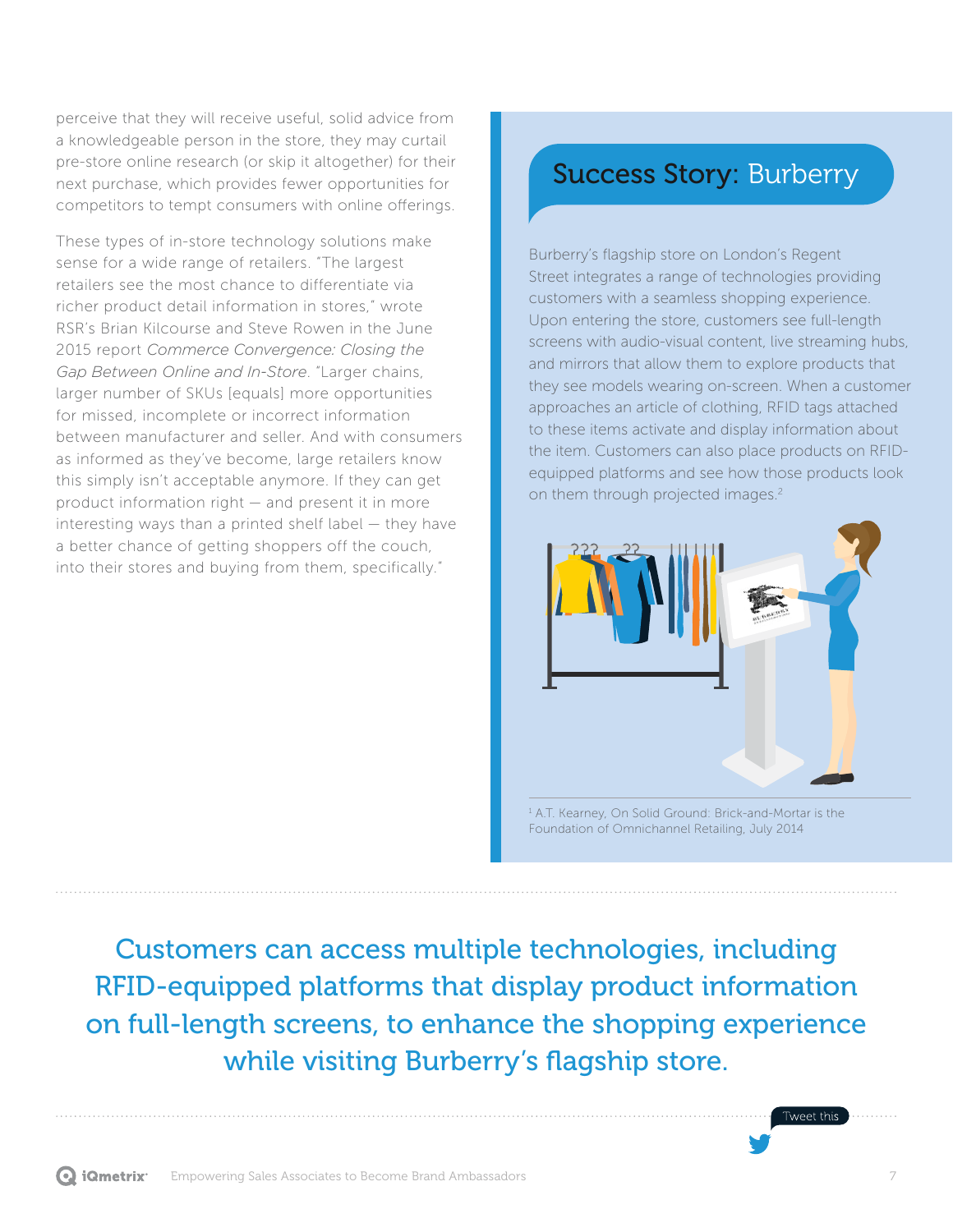## <span id="page-7-0"></span>**Three**

## Endless Aisle Solutions: Saving the Sale and Turning Associates into Helpful Heroes

When customers perceive associates less as salespeople and more as problem-solvers, staff become far more effective brand ambassadors. Technology solutions that accomplish this while also facilitating "endless aisle" experiences — such as access to inventory throughout a retailer's supply chain — offer multiple benefits, including bringing the advantages of e-commerce into the physical store.

Online shoppers have become accustomed to getting instant information about inventory levels. In stores, traditionally, such data wasn't easily accessible to customers or associates. Endless aisle solutions make larger segments of a retailer's total inventory *visible* and *available* to every shopper in every store. For example, stores can stock shoes in one color while electronically displaying five other options. All options are viewable to customers using shelf-mounted touchscreens.

While endless aisle is one of the most direct and effective ways to empower associates, it requires significant back-end support and coordination to be successful. Retailers need true enterprise-wide inventory visibility, with granular views of exactly how many items are in distribution centers or on store shelves in multiple brick-and-mortar locations. They also need centralized order management solutions that closely integrate with e-commerce operations to handle the mechanics of completing these transactions. Additionally, retailers require builtin functions that can automatically choose the best fulfillment method and also ensure that individual stores minimize out-of-stocks of popular items.

There are strong indications that retailers are aware of these technology requirements and are making the investments needed to align them, according to a survey by Boston Retail Partners titled *Real-time Retail — The New Retail Imperative*. Within three years:



of retailers will have realtime inventory information available at the POS;



will offer real-time pricing and promotions at the POS; and

# 90%

of retailers will implement customer transaction lookup from any channel.

Using endless aisle to hasten associates' transformation into brand ambassadors may also require rethinking compensation structures. Associates' incentives need to be in tune with non-linear purchase paths that combine online, in-store, mobile and social touch points, in multiple configurations and permutations.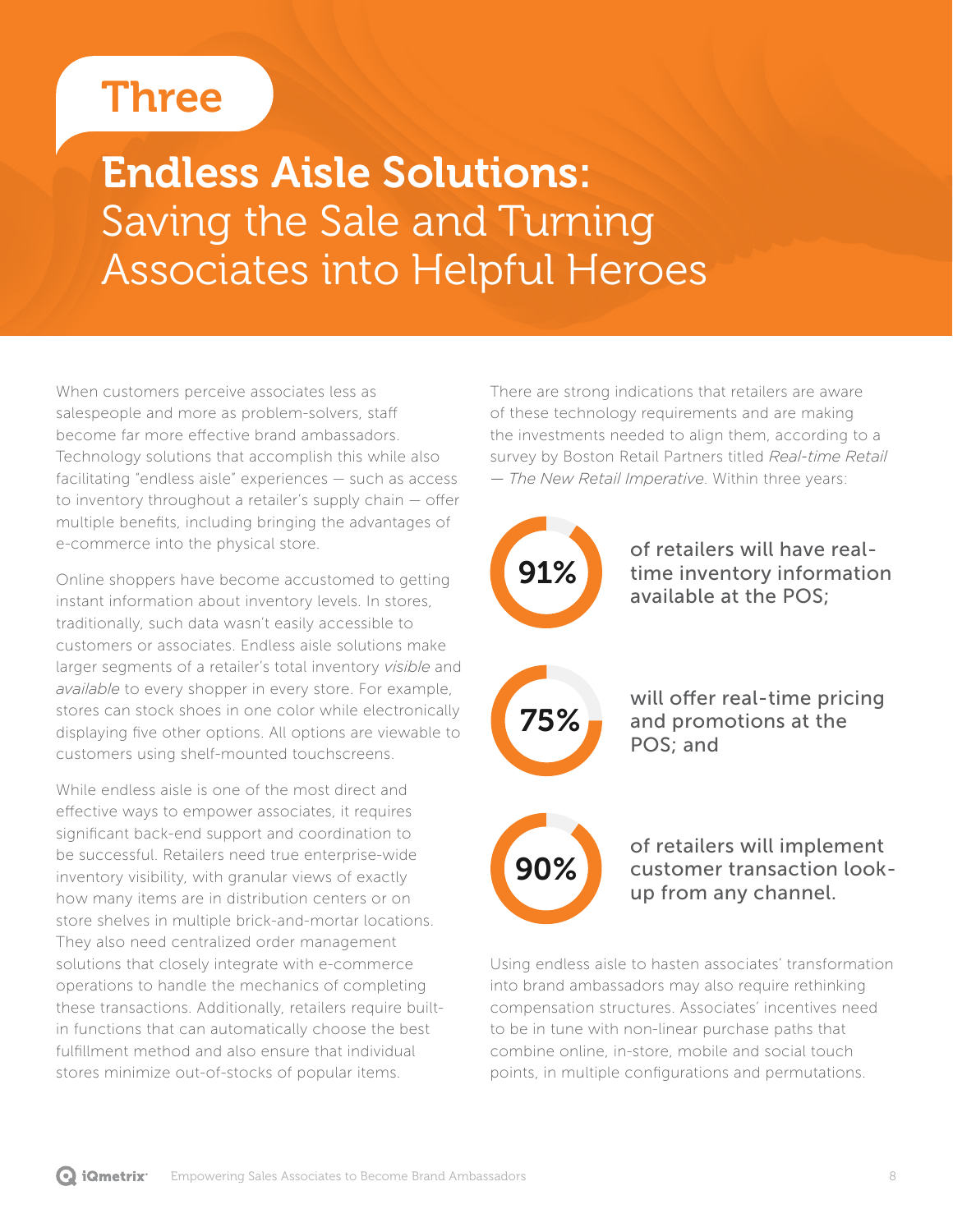<span id="page-8-0"></span>Traditional channel- or store-based compensation structures, particularly with salespeople relying heavily on the commissions they receive from instore sales, may cause these associates to be highly reluctant to "lose" a sale to another store or to the retailer's e-commerce channel. Human nature means they will be less likely to act as brand ambassadors, whose mandate is to seek solutions that meet the customer's actual needs, which helps create longterm relationships between customers and the retailer. Instead, they are more likely to push a product (or a fulfillment method) that helps the associate's own bottom line. The most up-to-date endless aisle technology will go unused unless associates receive proper compensation for matching customers to the product they actually want, rather than one that happens to be on hand.

However, retailers could take cues from companies like **Apple**, which does not provide commissions to store associates. Instead, the brand pays its store associates an hourly wage and encourages them, first and foremost, to serve the customer by finding the solutions that will make shoppers the happiest. Apple store employees guide customers through the purchasing process and recommend products that suit their needs, whether or not those products are available in the store. The end result: Stores with the highest sales per square foot in retail and legendary customer loyalty.

#### Success Story: Apparel Retailer

An apparel shopper finds a blouse that fits her style and price point, but not in her size or preferred color. The store associate helping her uses a mobile tablet to locate the customer's desired blouse at a store located near the customer's workplace. She reserves the item for the shopper to pick up later in the week. Alternatively, shoppers or associates can use shelf-mounted touchscreens to purchase products and ship them directly to the customer's home. Such touchscreens can also display different colors of an item that's on the shelf, allowing associates to provide the shopper with exactly what she wants — and without the retailer having the burden of keeping nonproductive inventory in all of its stores. Even at the POS, traditionally the end of the shopping journey, training cashiers to ask "Did you find everything you were looking for?" can initiate a successful save-the-sale conversation and transaction.



#### Within three years, 91% of retailers will have real-time inventory information available at the POS.

- *Real-time Retail — The New Retail Imperative*, Boston Retail Partners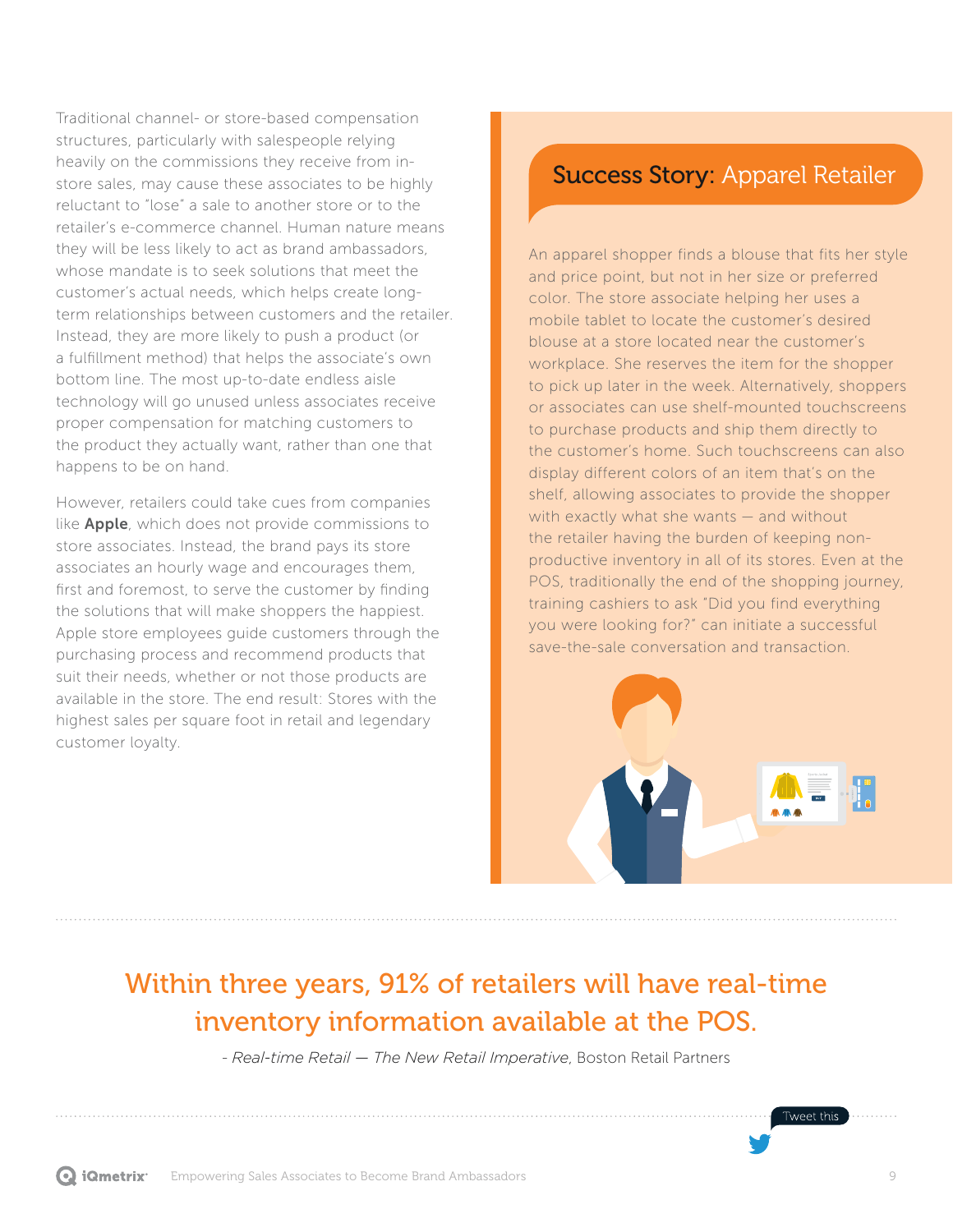## <span id="page-9-0"></span>Four

## Mobile Apps and Promotions: Making In-Store Interactions More Personalized and Relevant

Consumers' use of their own mobile devices instore would, on the surface, appear to be a major barrier between customers and associates. However, technologies that reach shoppers with personalized promotions — tied not just to their location within the store but also to factors such as previous purchases or demonstrated interest in a product — offer a range of potential connection points.

Many retailers are exploring beacon technology that sends alerts via a mobile app to opted-in customers when they approach specific items within the store. In addition, beacons can identify opted-in shoppers via their smartphones when they enter the store. Managers (or an automated system) can alert a sales associate to find and greet high-value shoppers. If done properly, customers will feel well-attended to, and retailers will use their in-store labor more effectively.



By tapping mobile apps for both location awareness and individual customer identification, store associates can become more effective brand ambassadors.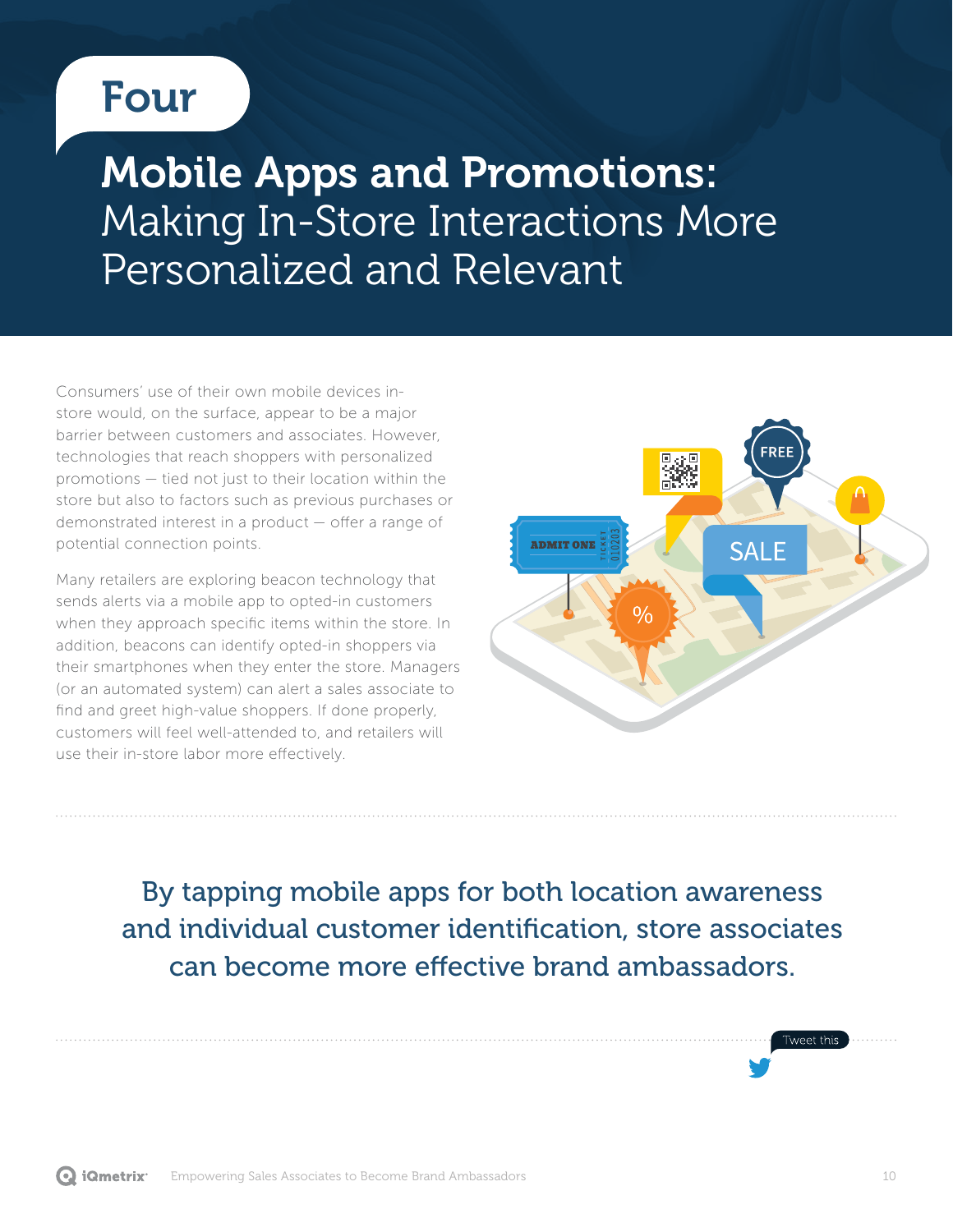<span id="page-10-0"></span>Because mobile apps provide both location awareness and individual customer identification, they facilitate associates' transition into brand ambassadors. Associates who are alerted to the presence of opted-in customers can call up a shopper's past purchases and brand preferences on their own mobile devices. They also can view highly relevant suggestions to fill in gaps in a shopper's wardrobe, provide tools to complete a home improvement project or alert the shopper about the arrival of the newest video game in a series.

These interactions then become informed conversations. Retailers will need to ensure they are not intruding on customers' sense of privacy, but careful training, and ongoing analysis of how these real-world interactions actually progress, will help smooth the path to brand ambassadorship.

#### Success Story: Sephora

Beauty/cosmetics retailer Sephora recently spotlighted in-store technology innovations when it unveiled its Sephora Innovation Lab. The San Francisco facility "will tap the collective creativity of our 14,000 employees nationwide, grow the next generation of leaders, and elevate Sephora's digital future," said Sephora Americas CEO Calvin McDonald in a statement. Technology that Sephora is exploring includes:

- Beacons for its 1,800 stores that deliver personalized alerts to opted-in shoppers;
- Augmented reality via the Sephora to Go mobile app, which provides custom content delivered when shoppers hover their phones over famous cosmetics faces like Josie Maran and Laura Mercier. The app also includes brand founder interviews, product videos and YouTube playlists; and
- Sephora Flash, a new shipping program offering free two-day shipping to loyalty program members.

Another in-store innovation, Pocket Contour, is a cross-platform virtual makeup artist app that analyzes a customer's selfie and then provides personalized, step-by-step advice to achieving a contoured look.

This is a good example of technology that can operate in a self-service mode or be a bridge to interacting with a Sephora associate. This retailer invests heavily in training its associates about not just its products but how best they can be used by many different types of shoppers, and this technology assists them in drawing that connection.

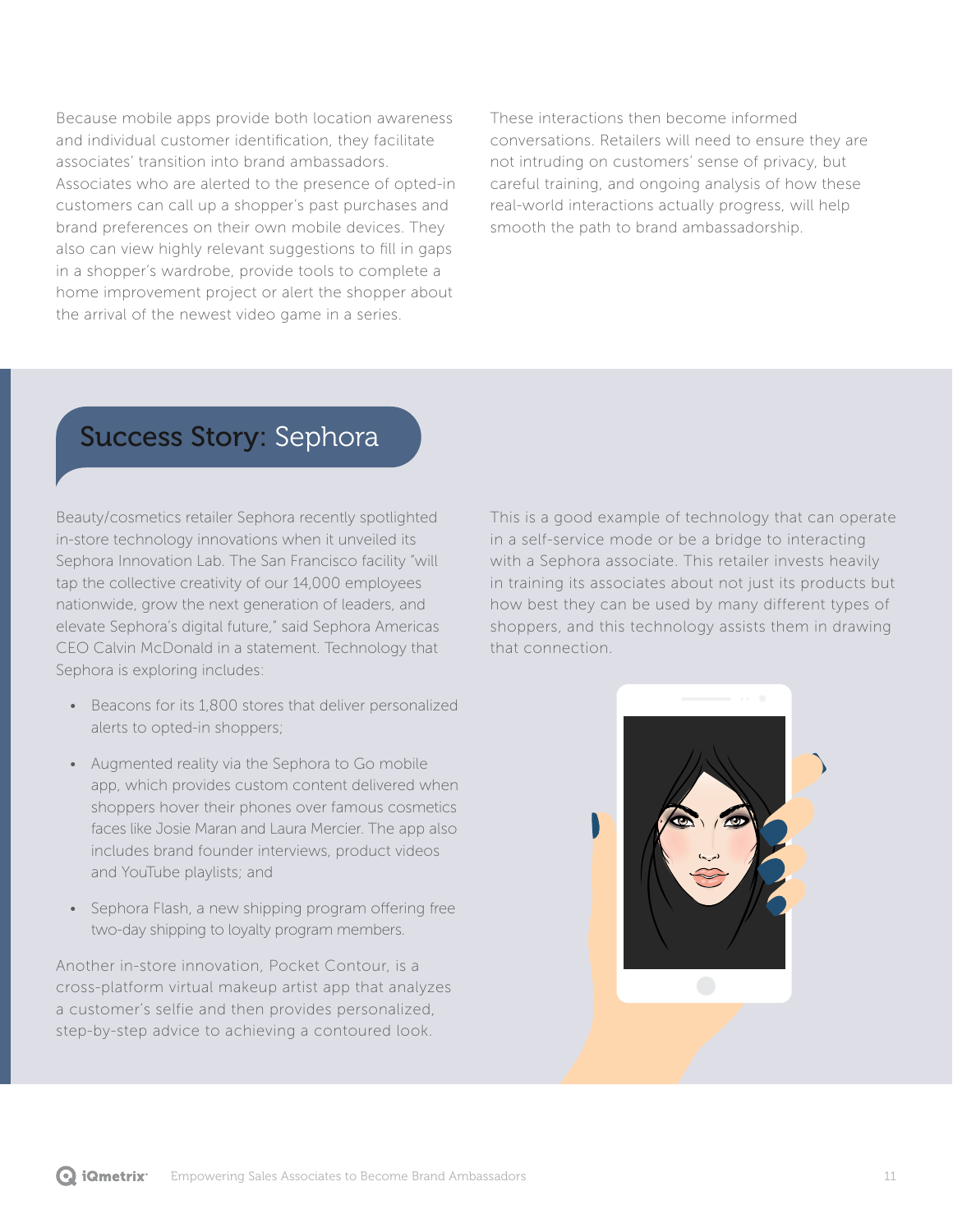# <span id="page-11-0"></span>Conclusion

Despite the many new twists and turns in consumers' shopping journeys, the store is still a vital point in the path — one where the vast majority of actual transactions still take place. Perhaps because technology now plays so many roles in retail, store employees may actually be even more important than they have been historically. They can now become brand ambassadors.

"One of the fastest ways to occupy the part of the consumer's brain that retailers want to occupy most — where brand and emotion become associative and inseparable — is to establish human connection," according to RSR's *Commerce Convergence* report. "Clever uses of social media, call center and online widgets can help in finding ways to add a human experience to an otherwise solitary technological endeavor. But when it comes to this 'actual human interaction' component of the shopping experience, there will never be a substitute for in-store person-toperson interaction. It's a functional need of the human condition, and a large part of why stores have yet to (and won't) disappear."

However, retailers need smart applications of technology, both in stores themselves and throughout the enterprise, to transform associates into the kind of brand ambassadors who can provide these types of meaningful interactions. Whether it is mobile POS that streamlines purchases and returns, informationrich interactive displays and touchscreens, simplified endless aisle options or targeted, highly relevant mobile apps, retailers will need to supply their associates with sophisticated, easy-to-use tools that solve customers' problems.

They will also need to pay attention to training and compensation structures, to ensure that they use these technologies in ways that both boost profitability and improve customer service. Retailers that have feared technology's presence in their stores should instead embrace its potential to improve employee productivity and to address the "data disadvantage" that has upended retailing in recent years.



"One of the fastest ways to occupy the part of the consumer's brain that retailers want to occupy most — where brand and emotion become associative and inseparable — is to establish human connection."

- Brian Kilcourse and Steve Rowen, *Commerce Convergence: Closing the Gap Between Online and In-Store,* Retail Systems Research